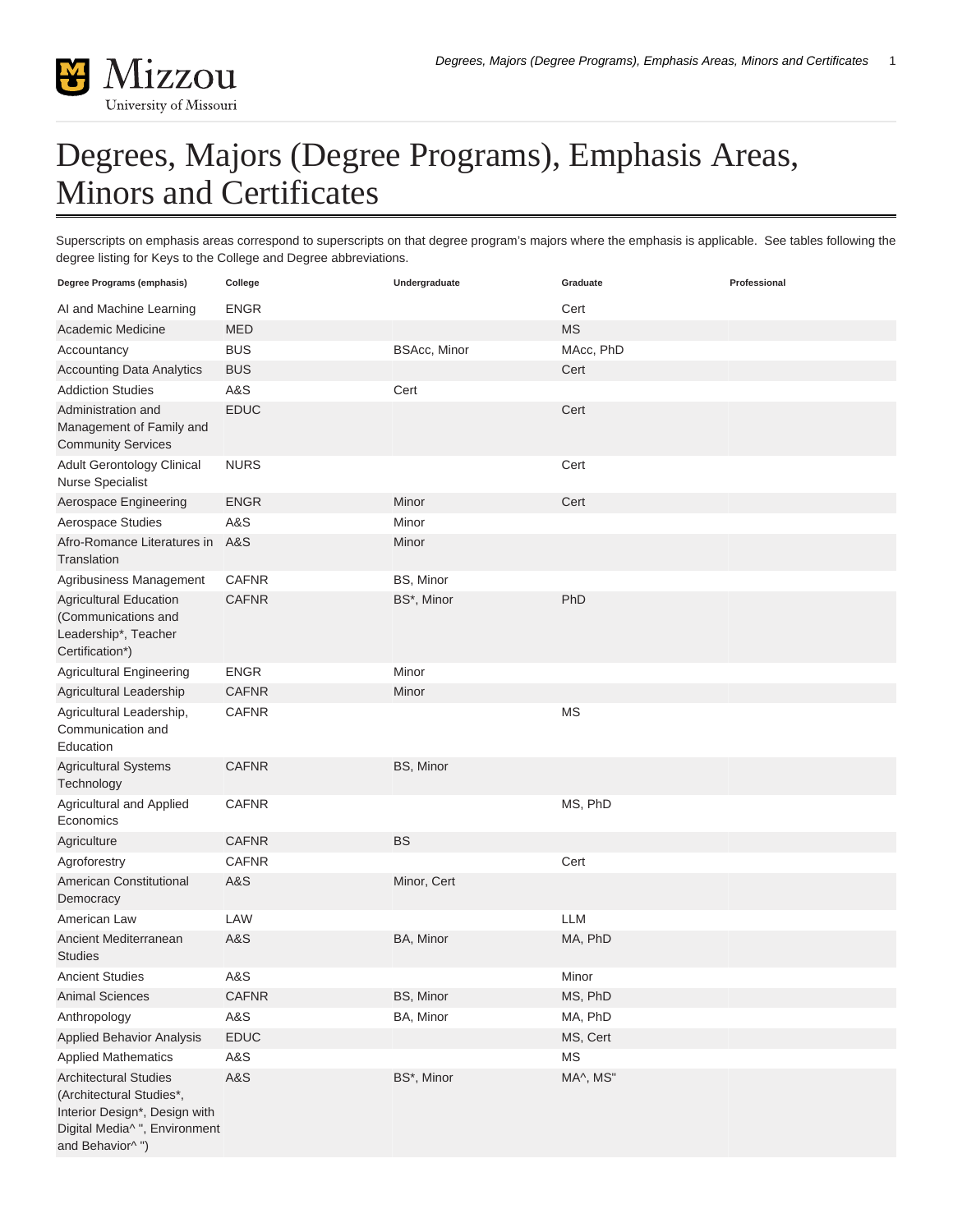

| Art                                                                                                                                                                                                                                                                                                   | A&S          | BA, BFA, Minor                     |           |
|-------------------------------------------------------------------------------------------------------------------------------------------------------------------------------------------------------------------------------------------------------------------------------------------------------|--------------|------------------------------------|-----------|
| <b>Art History</b>                                                                                                                                                                                                                                                                                    | A&S          | BA, Minor                          |           |
| Assurance                                                                                                                                                                                                                                                                                             | <b>BUS</b>   |                                    | Cert      |
| Astronomy                                                                                                                                                                                                                                                                                             | A&S          | Minor                              |           |
| <b>Atlantic History and Politics</b>                                                                                                                                                                                                                                                                  | A&S          |                                    | MA        |
| <b>Autism Education</b>                                                                                                                                                                                                                                                                               | <b>EDUC</b>  |                                    | Cert      |
| Biochemistry                                                                                                                                                                                                                                                                                          | <b>CAFNR</b> | <b>BS</b>                          | MS, PhD   |
| <b>Biological Engineering</b>                                                                                                                                                                                                                                                                         | <b>ENGR</b>  | <b>BSBE</b>                        | MS, PhD   |
| <b>Biological Sciences (Medical A&amp;S</b><br>Science and Human<br>Biology*)                                                                                                                                                                                                                         |              | BA, BS*, Minor                     | MA, PhD   |
| <b>Biomaterials Engineering</b>                                                                                                                                                                                                                                                                       | <b>ENGR</b>  | Cert                               |           |
| <b>Biomedical Engineering</b>                                                                                                                                                                                                                                                                         | <b>ENGR</b>  | <b>BS</b>                          |           |
| <b>Biomedical Sciences</b><br>(Biomedical Sciences*,<br>Comparative Medicine*,<br>Pathobiology*, Veterinary<br>Medicine and Surgery*,<br>Veterinary Sciences*)                                                                                                                                        | <b>VETM</b>  | Cert                               | MS*, PhD  |
| <b>Biostatistics</b>                                                                                                                                                                                                                                                                                  | A&S          | Cert                               | Cert      |
| <b>Black Studies</b>                                                                                                                                                                                                                                                                                  | A&S          | Minor                              | Minor     |
| <b>Business</b>                                                                                                                                                                                                                                                                                       | <b>BUS</b>   | Minor                              | MS        |
| <b>Business Administration</b><br>(Business^, Economics*,<br>Finance and Banking*,<br><b>International Business-</b><br>Economics*, International<br>Business-Finance*,<br>International Business-<br>Management*, International<br>Business-Marketing*,<br>Management*, Marketing*,<br>Real Estate*) | <b>BUS</b>   | BSBA*                              | MBA, PhD^ |
| <b>Canadian Studies</b>                                                                                                                                                                                                                                                                               | A&S          | Minor                              |           |
| Captive Wild Animal<br>Management                                                                                                                                                                                                                                                                     | <b>CAFNR</b> | Minor                              |           |
| Care Management                                                                                                                                                                                                                                                                                       | <b>NURS</b>  |                                    | MS, Cert  |
| Center for the Digital Globe                                                                                                                                                                                                                                                                          | <b>JOURN</b> |                                    | Cert      |
| <b>Chemical Engineering</b><br>(Biochemical*,<br>Environmental*, Materials*)                                                                                                                                                                                                                          | <b>ENGR</b>  | BSChE*                             | MS, PhD   |
| Chemistry                                                                                                                                                                                                                                                                                             | A&S          | BA, BS, Minor                      | MS, PhD   |
| <b>Chinese Studies</b>                                                                                                                                                                                                                                                                                | A&S          | Minor                              |           |
| <b>Civil Engineering</b>                                                                                                                                                                                                                                                                              | <b>ENGR</b>  | <b>BSCiE</b>                       | MS, PhD   |
| <b>Clinical Engineering</b>                                                                                                                                                                                                                                                                           | <b>ENGR</b>  | Cert                               |           |
| <b>Clinical and Diagnostic</b><br>Sciences (Clinical Laboratory<br>Science*^, Diagnostic<br>Medical Ultrasound*,<br>Imaging Sciences^, Nuclear<br>Medicine*, Radiography*,<br>Respiratory Therapy*^)                                                                                                  | HP           | $\mathsf{B}\mathsf{H}\mathsf{S}^*$ | MHS^      |
| <b>College Teaching</b>                                                                                                                                                                                                                                                                               | <b>EDUC</b>  |                                    | Cert      |
| <b>College Teaching</b>                                                                                                                                                                                                                                                                               | GRAD         |                                    | Minor     |
| Communication                                                                                                                                                                                                                                                                                         | A&S          | BA                                 | MA, PhD   |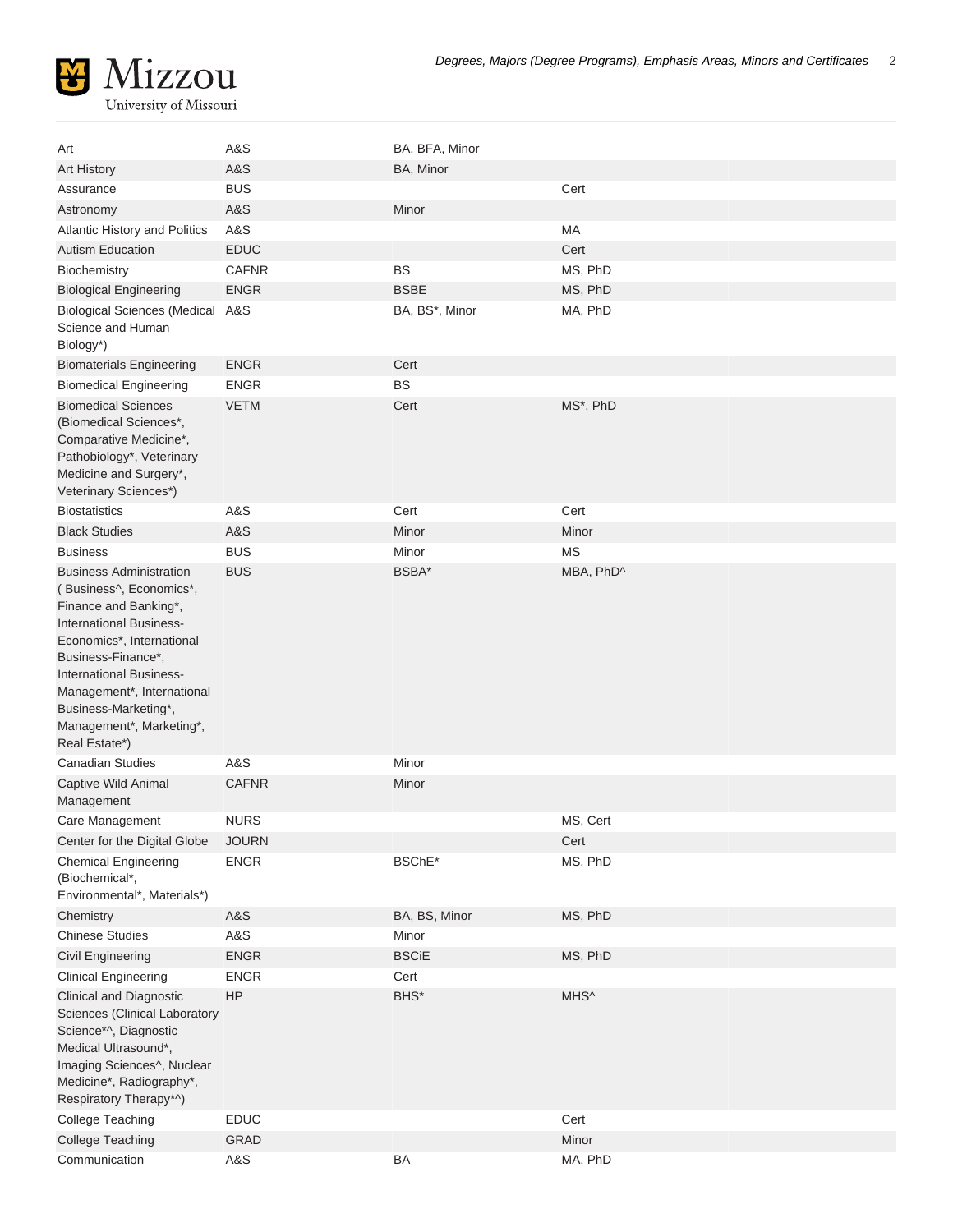

| Computational Neuroscience ENGR                                                                                                                                                                           |                | Minor         |            |      |
|-----------------------------------------------------------------------------------------------------------------------------------------------------------------------------------------------------------|----------------|---------------|------------|------|
| <b>Computational Physics</b>                                                                                                                                                                              | A&S            | Cert          |            |      |
| <b>Computer Engineering</b>                                                                                                                                                                               | <b>ENGR</b>    | <b>BSCoE</b>  | <b>MS</b>  |      |
| <b>Computer Science</b>                                                                                                                                                                                   | <b>ENGR</b>    | BS, Minor     | MS, PhD    |      |
| Conservation Biology -<br>Interdisciplinary                                                                                                                                                               | <b>CAFNR</b>   |               | Cert       |      |
| <b>Constitutional Democracy</b>                                                                                                                                                                           | A&S            | BA            |            |      |
| <b>Construction Management</b>                                                                                                                                                                            | <b>ENGR</b>    | Minor         | Cert       |      |
| <b>Creative Writing</b>                                                                                                                                                                                   | A&S            | Minor         |            |      |
| Criminology/Criminal and<br>Juvenile Justice                                                                                                                                                              | <b>HP</b>      | Minor         |            |      |
| <b>Cyber Security</b>                                                                                                                                                                                     | <b>ENGR</b>    | Cert          |            |      |
| Data Analytics Engineering                                                                                                                                                                                | <b>ENGR</b>    |               | Cert       |      |
| Data Science and Analytics<br>(BioHealth Analytics*,<br>Geospatial Analytics*, High<br>Performance Computing*,<br>Human Centered Science<br>Design*, Strategic<br>Communications and Data<br>Journalism*) | <b>GRAD</b>    |               | MS*, Cert  |      |
| Defense and Strategic<br><b>Studies</b>                                                                                                                                                                   | <b>A&amp;S</b> | Minor         | <b>MA</b>  |      |
| <b>Dietetics</b>                                                                                                                                                                                          | <b>CAFNR</b>   |               | MS         |      |
| <b>Digital Global Studies</b>                                                                                                                                                                             | <b>A&amp;S</b> | Cert          |            |      |
| Digital Merchandising                                                                                                                                                                                     | A&S            | Cert          | Cert       |      |
| <b>Digital Storytelling</b>                                                                                                                                                                               | <b>A&amp;S</b> | BA, Minor     |            |      |
| <b>Dispute Resolution</b>                                                                                                                                                                                 | LAW            |               | <b>LLM</b> | Cert |
| Dispute Resolution for Non-<br>Lawyers                                                                                                                                                                    | LAW            |               | Cert       |      |
| Early Childhood Education                                                                                                                                                                                 | EDUC           | <b>BSEd</b>   |            |      |
| <b>East Asian Studies</b>                                                                                                                                                                                 | <b>A&amp;S</b> | Minor         |            |      |
| Economics (Econometrics<br>and Quantitative<br>Economics*^)                                                                                                                                               | A&S            | BA, BS, Minor | MA*, PhD^  |      |
| Education                                                                                                                                                                                                 | <b>EDUC</b>    | Minor         |            |      |
| <b>Education Policy</b>                                                                                                                                                                                   | <b>EDUC</b>    |               | Cert       |      |
| <b>Educational Leadership</b>                                                                                                                                                                             | <b>EDUC</b>    |               | EdD        |      |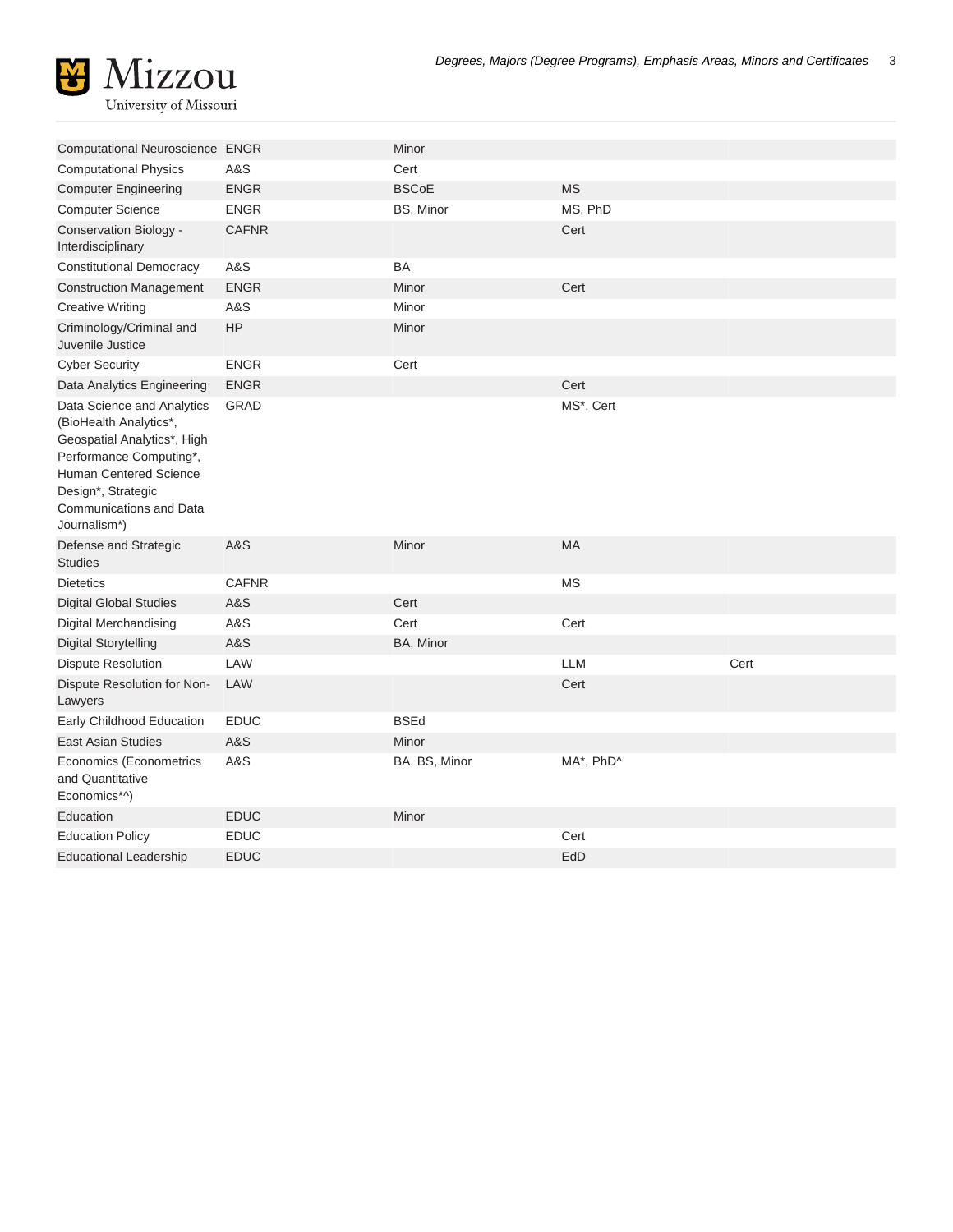| Educational Leadership and<br>Policy Analysis (Educational<br>Administration**; Educational<br>Policy Studies**; Higher<br>Education*^**; PK-12<br>Educational Leadership and<br>Administration, Elementary<br>and Secondary Principal,<br>Certification^"; PK-12<br>Educational Leadership and<br>Administration, Elementary<br>and Secondary Principal<br>and Superintendent,<br>Certification"; PK-12<br><b>Educational Leadership</b><br>and Administration,<br>Executive Superintendency,<br>Certification"; PK-12<br><b>Educational Leadership</b><br>and Administration,<br>Superintendent,<br>Certification")) | EDUC        |             | MA*, MEd^, EdSp", PhD** |
|------------------------------------------------------------------------------------------------------------------------------------------------------------------------------------------------------------------------------------------------------------------------------------------------------------------------------------------------------------------------------------------------------------------------------------------------------------------------------------------------------------------------------------------------------------------------------------------------------------------------|-------------|-------------|-------------------------|
| <b>Educational Studies</b><br>(Educational Games and<br>Simulations Design*,<br>Educational Leadership*)                                                                                                                                                                                                                                                                                                                                                                                                                                                                                                               | <b>EDUC</b> | BES*        |                         |
| Educational, School, and<br>Counseling Psychology<br>(Career Counseling<br>Psychology^; Counseling<br>Psychology*^"**; Educational<br>Psychology*^**; Mental<br><b>Health Practices in</b><br>Schools^"; Positive<br>Coaching and Athletic<br>Leadership^; School<br>Counselor, Elementary,<br>Certification^; School<br>Counselor, Elementary and<br>Secondary, Certification^;<br>School Counselor,<br>Secondary, Certification^;<br>School Psychology*^; School<br>Psychology, Certification"**;<br>Sport Psychology^;<br>Statistics, Measurement, and<br>Evaluation in Education*^**)                              | <b>EDUC</b> |             | MA*, MEd^, EdSp", PhD** |
| <b>Electrical Engineering</b>                                                                                                                                                                                                                                                                                                                                                                                                                                                                                                                                                                                          | <b>ENGR</b> | <b>BSEE</b> | <b>MS</b>               |
| <b>Electrical and Computer</b><br>Engineering                                                                                                                                                                                                                                                                                                                                                                                                                                                                                                                                                                          | <b>ENGR</b> |             | PhD                     |
| <b>Elementary Education</b><br>(Elementary Education*)                                                                                                                                                                                                                                                                                                                                                                                                                                                                                                                                                                 | <b>EDUC</b> | BSEd*       |                         |
| <b>Elementary Mathematics</b><br>Specialist                                                                                                                                                                                                                                                                                                                                                                                                                                                                                                                                                                            | <b>EDUC</b> |             | Cert                    |
| <b>Energy Engineering</b>                                                                                                                                                                                                                                                                                                                                                                                                                                                                                                                                                                                              | <b>ENGR</b> | Minor       |                         |
| Engineering                                                                                                                                                                                                                                                                                                                                                                                                                                                                                                                                                                                                            | <b>ENGR</b> | Minor       | ME                      |
| <b>Engineering Sustainability</b>                                                                                                                                                                                                                                                                                                                                                                                                                                                                                                                                                                                      | <b>ENGR</b> | Minor       |                         |
| English                                                                                                                                                                                                                                                                                                                                                                                                                                                                                                                                                                                                                | A&S         | BA, Minor   | MA, PhD, Cert           |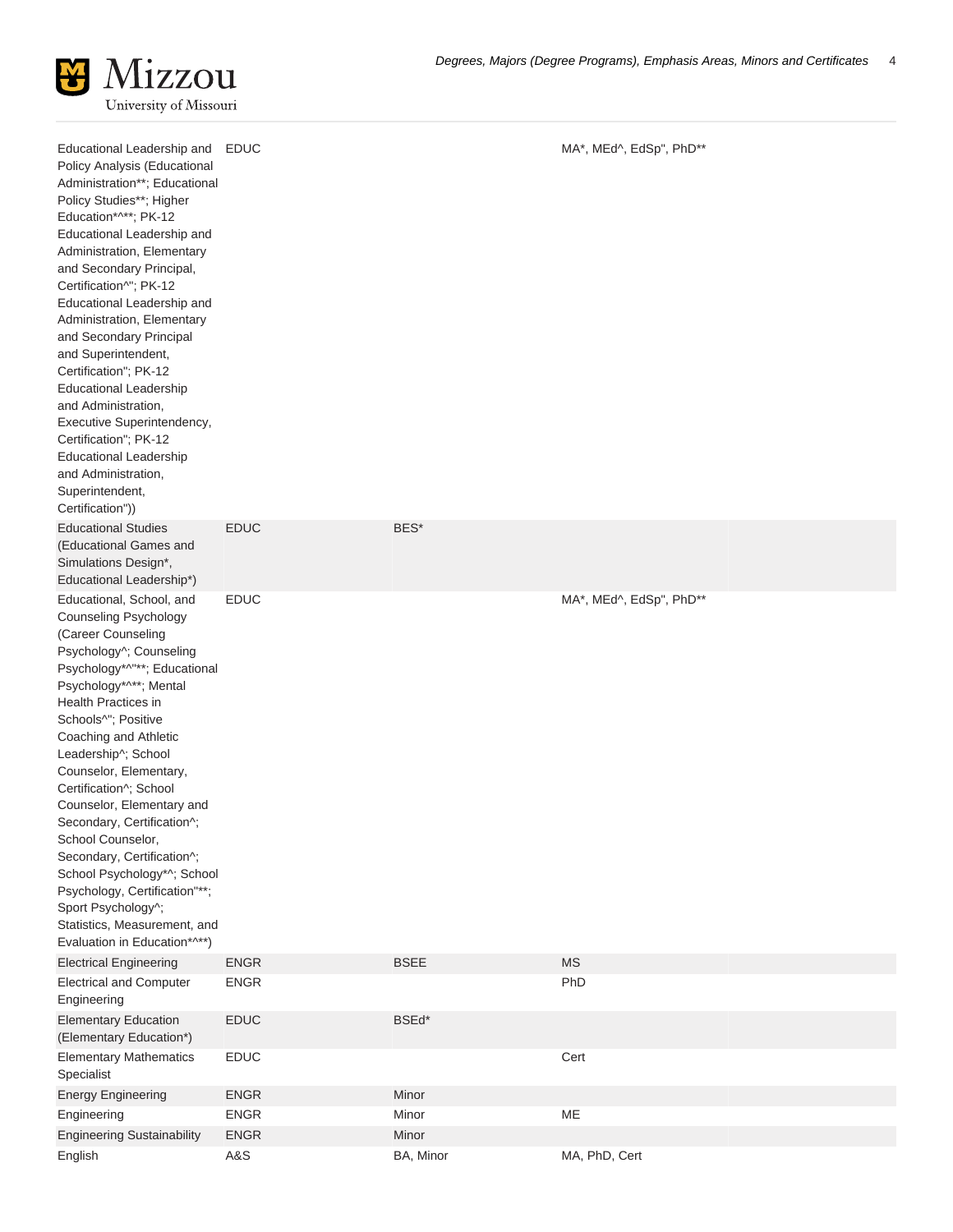

University of Missouri

| Entrepreneurship and<br>Innovation Management                                                                             | <b>BUS</b>     | Minor         |            |
|---------------------------------------------------------------------------------------------------------------------------|----------------|---------------|------------|
| <b>Environmental Sciences</b><br>(Atmosphere*, Land<br>and Soil*, Outreach and<br>Education*, Water*)                     | <b>CAFNR</b>   | BS*, Minor    |            |
| Epidemiology                                                                                                              | HP             |               | Cert       |
| Equine Science and<br>Management                                                                                          | <b>CAFNR</b>   | Cert          |            |
| <b>Ethical Theory and Practice</b>                                                                                        | A&S            | Cert          |            |
| <b>Family Nurse Practitioner</b>                                                                                          | <b>NURS</b>    |               | Cert       |
| Film Studies (Film<br>Production*)                                                                                        | A&S            | BA*, Minor    |            |
| Finance                                                                                                                   | <b>BUS</b>     |               | <b>MS</b>  |
| <b>Financial Management</b>                                                                                               | <b>BUS</b>     |               | Cert       |
| Fitness Programming and<br>Management                                                                                     | HP             | BS, Cert      |            |
| Floral Artistry and<br>Management                                                                                         | <b>CAFNR</b>   | Cert          |            |
| Food Safety and Defense                                                                                                   | <b>CAFNR</b>   |               | Cert       |
| <b>Food Science and Nutrition</b>                                                                                         | <b>CAFNR</b>   | BS, Minor     |            |
| Food and Hospitality Systems CAFNR                                                                                        |                |               | MS, PhD    |
| French                                                                                                                    | A&S            | Minor         |            |
| <b>General Studies</b>                                                                                                    | <b>A&amp;S</b> | <b>BGS</b>    |            |
| Genetics Area Program                                                                                                     | <b>GRAD</b>    |               | PhD        |
| Geographical Information<br>Science - Interdisciplinary                                                                   | A&S            | Cert          | Cert       |
| Geography (General<br>Geography*, Geographic<br>Information Sciences*,<br>Physical/Environmental*,<br>Regional/Cultural*) | A&S            | BA*, Minor    | MA         |
| <b>Geological Sciences</b>                                                                                                | A&S            | BA, BS, Minor |            |
| Geology                                                                                                                   | A&S            |               | MS, PhD    |
| Geospatial Intelligence                                                                                                   | A&S            |               | Cert       |
| German                                                                                                                    | A&S            | BA, Minor     | <b>MA</b>  |
| Gerontological Social Work                                                                                                | HP             |               | Cert       |
| <b>Global Brazil</b>                                                                                                      | A&S            | Minor         |            |
| <b>Global Business</b>                                                                                                    | <b>BUS</b>     | Cert          |            |
| Global Education and<br>Leadership                                                                                        | EDUC           |               | Cert       |
| <b>Global Public Affairs</b>                                                                                              | A&S            |               | Cert       |
| Global Public Health                                                                                                      | ${\sf HP}$     |               | Cert       |
| Global Supply Chain<br>Management                                                                                         | <b>BUS</b>     | Cert          |            |
| Global Supply Chain<br>Management                                                                                         | <b>ENGR</b>    |               | Cert       |
| Grantsmanship                                                                                                             | A&S            |               | Cert       |
| <b>Health Administration</b>                                                                                              | MED            |               | <b>MHA</b> |
| <b>Health Ethics</b>                                                                                                      | MED            |               | Cert       |
| <b>Health Informatics</b>                                                                                                 | MED            |               | Cert       |
|                                                                                                                           |                |               |            |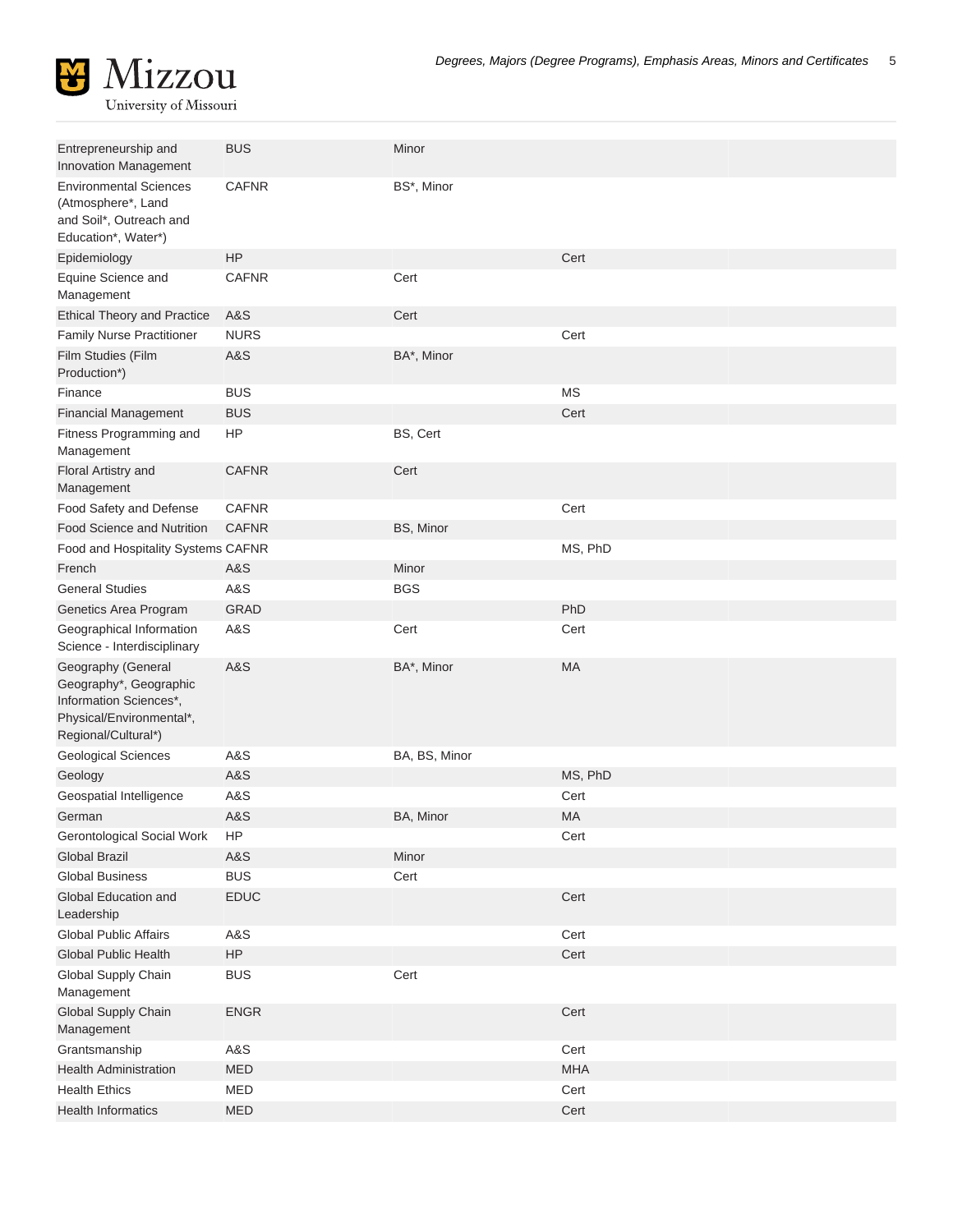

| <b>Health Informatics</b><br>and Bioinformatics<br>(Bioinformatics*, Health<br>Informatics*)                                                                                                                                                                  | MED          |             | $MS^*$           |
|---------------------------------------------------------------------------------------------------------------------------------------------------------------------------------------------------------------------------------------------------------------|--------------|-------------|------------------|
| Health Science (Health<br>and Wellness Services*,<br>Leadership and Policy*, Pre-<br>Professional*, Rehabilitation<br>Sciences*)                                                                                                                              | HP           | BHS*        |                  |
| Health System Innovations                                                                                                                                                                                                                                     | <b>NURS</b>  |             | Minor            |
| <b>Health and Rehabilitation</b><br>Science                                                                                                                                                                                                                   | <b>HP</b>    |             | PhD              |
| Healthcare Project<br>Management                                                                                                                                                                                                                              | <b>MED</b>   |             | Cert             |
| <b>Higher Education</b><br>Administration                                                                                                                                                                                                                     | <b>EDUC</b>  |             | Cert             |
| History (Public History*)                                                                                                                                                                                                                                     | A&S          | BA*, Minor  | MA, PhD          |
| <b>Hospitality Management</b>                                                                                                                                                                                                                                 | <b>CAFNR</b> | BS, Minor   |                  |
| Human Development and<br>Family Science (Child<br>Development and Education*,<br>Child Life Specialist*, Early<br>Childhood Education in a<br>Mobile Society*, Family and<br>Community Services^, Family<br>and Lifespan Development*,<br>Youth Development^) | <b>EDUC</b>  | BS*, Minor  | MA^, MS          |
| <b>Human Environmental</b><br>Sciences (Architectural<br>Studies*, Human<br>Development and Family<br>Science*, Textile and Apparel<br>Management*)                                                                                                           | <b>GRAD</b>  |             | PhD <sup>*</sup> |
| Human Resource<br>Management                                                                                                                                                                                                                                  | <b>BUS</b>   | Cert        |                  |
| Industrial Engineering                                                                                                                                                                                                                                        | <b>ENGR</b>  | <b>BSIE</b> | MS, PhD          |
| Informatics (Bioinformatics*,<br>Health Informatics*)                                                                                                                                                                                                         | <b>GRAD</b>  |             | PhD <sup>*</sup> |
| Informatics for Public Health                                                                                                                                                                                                                                 | <b>MED</b>   |             | Cert             |
| Information Science and                                                                                                                                                                                                                                       | <b>EDUC</b>  |             | PhD              |
| Learning Technologies                                                                                                                                                                                                                                         |              |             |                  |
| Information Systems and<br>Technology                                                                                                                                                                                                                         | <b>ENGR</b>  | Cert        |                  |
| Information Technology                                                                                                                                                                                                                                        | ENGR         | BS, Minor   |                  |
| <b>Interactive Media</b>                                                                                                                                                                                                                                      | <b>JOURN</b> |             | Cert             |
| Interdisciplinary (Black<br>Studies*, Environmental<br>Studies*, Peace Studies*,<br>Women's and Gender<br>Studies*)                                                                                                                                           | A&S          | BA*         |                  |
| International Agriculture,<br>Food & Natural Resources                                                                                                                                                                                                        | <b>CAFNR</b> | Minor       |                  |
| International Development                                                                                                                                                                                                                                     | <b>CAFNR</b> |             | Minor            |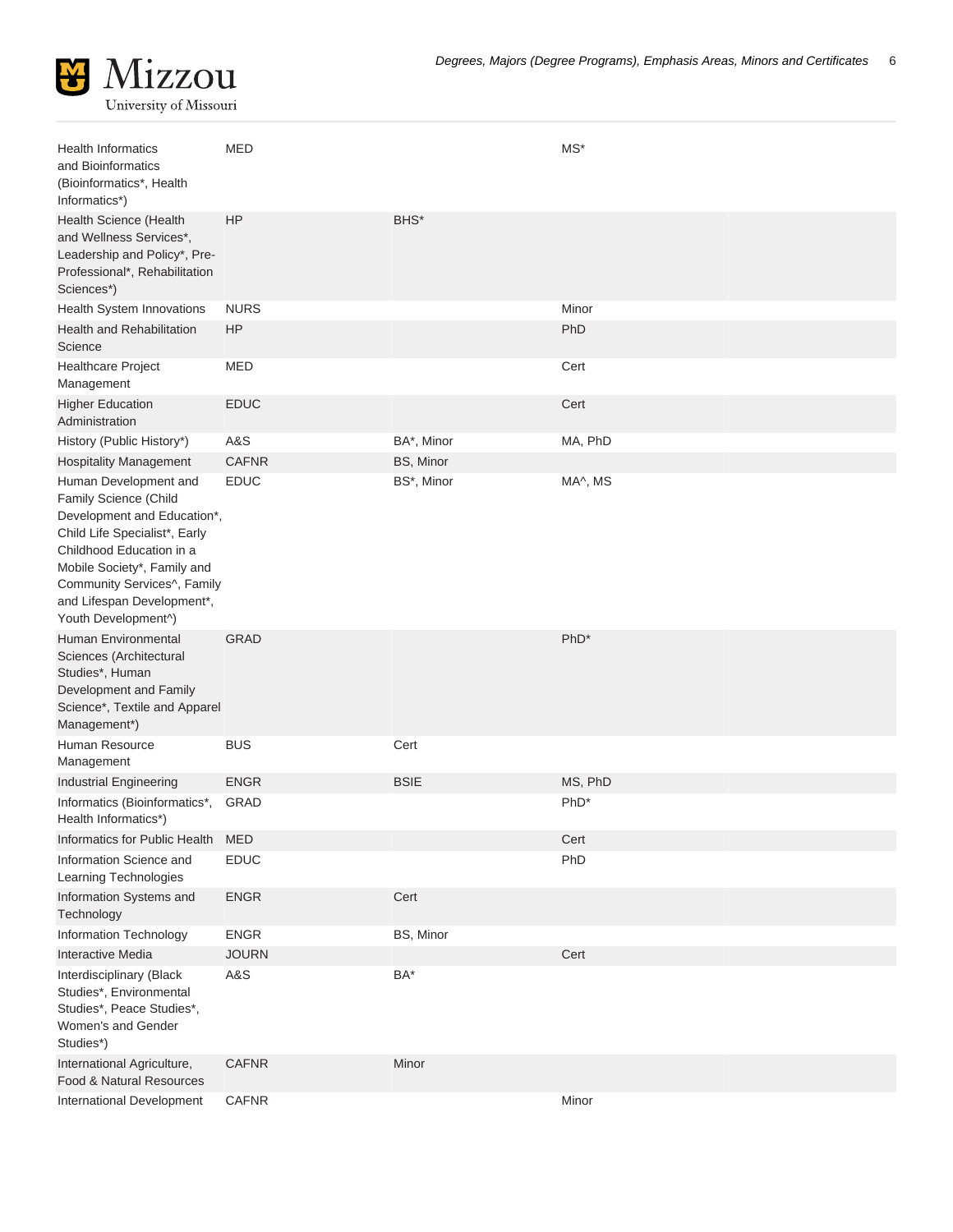

| <b>International Studies</b><br>(East Asian Studies*,<br>Environmental Studies*,<br>European Studies*,<br>International Business*,<br>Latin American Studies*,<br>Peace Studies*, South Asian<br>Studies*)                                                                                                                                                                                                                                                                                                                                                                                                   | A&S          | BA*         |                           |              |
|--------------------------------------------------------------------------------------------------------------------------------------------------------------------------------------------------------------------------------------------------------------------------------------------------------------------------------------------------------------------------------------------------------------------------------------------------------------------------------------------------------------------------------------------------------------------------------------------------------------|--------------|-------------|---------------------------|--------------|
| Investments                                                                                                                                                                                                                                                                                                                                                                                                                                                                                                                                                                                                  | <b>BUS</b>   | Cert        | Cert                      |              |
| <b>Italian Studies</b>                                                                                                                                                                                                                                                                                                                                                                                                                                                                                                                                                                                       | A&S          | Minor       |                           |              |
| Japanese Studies                                                                                                                                                                                                                                                                                                                                                                                                                                                                                                                                                                                             | A&S          | Minor       |                           |              |
| <b>Jazz Studies</b>                                                                                                                                                                                                                                                                                                                                                                                                                                                                                                                                                                                          | A&S          | Minor, Cert | Cert                      |              |
| Journalism (Health<br>Communication^,<br>Interactive Media^, Media<br>Management^, Strategic<br>Communication*^)                                                                                                                                                                                                                                                                                                                                                                                                                                                                                             | <b>JOURN</b> | BJ*, Minor  | MA^, PhD                  |              |
| Korean Studies                                                                                                                                                                                                                                                                                                                                                                                                                                                                                                                                                                                               | A&S          | Minor       |                           |              |
| Latin American Studies                                                                                                                                                                                                                                                                                                                                                                                                                                                                                                                                                                                       | A&S          | Minor       |                           |              |
| Law (Criminal Justice*, Tax<br>$Law*$                                                                                                                                                                                                                                                                                                                                                                                                                                                                                                                                                                        | LAW          |             |                           | $JD^{\star}$ |
| Law and Conflict Resolution                                                                                                                                                                                                                                                                                                                                                                                                                                                                                                                                                                                  | <b>JOURN</b> |             | Minor                     |              |
| Leadership and Public<br>Service                                                                                                                                                                                                                                                                                                                                                                                                                                                                                                                                                                             | A&S          | Minor       |                           |              |
| Learning Technologies and<br>Design (Online Education^",<br>Technology in Schools^")                                                                                                                                                                                                                                                                                                                                                                                                                                                                                                                         | <b>EDUC</b>  |             | MS^, EdSp"                |              |
| Learning, Teaching and<br>Curriculum (Art Education** ";<br>Art Education, Certification**;<br>Early Childhood Education**<br>"; Early Childhood Education,<br>Certification**; Elementary<br>Education** ^^ "; English<br>Education**; General^^;<br>Language and Literacies<br>for Social Transformation";<br>Literacy Education** ^;<br>Mathematics Education** ^<br>"; Mathematics Education,<br>Certification**; Reading<br>Education"; Science<br>Education** ^ "; Science<br>Education, Certification**;<br>Social Studies Education**<br>"; Teaching English<br>to Speakers of Other<br>Languages**) | <b>EDUC</b>  |             | MEd**, EdSp^, EdD^^, PhD" |              |
| Library and Information<br>Science (Archival Studies*,<br>E-Learning Information<br>Professionals*, Library Media<br>Specialist, Certification*,<br>Youth Services*)                                                                                                                                                                                                                                                                                                                                                                                                                                         | <b>EDUC</b>  |             | MLIS*                     |              |
| Life Science Innovation and<br>Entrepreneurship                                                                                                                                                                                                                                                                                                                                                                                                                                                                                                                                                              | <b>MED</b>   |             | Cert                      |              |
| Lifespan Development                                                                                                                                                                                                                                                                                                                                                                                                                                                                                                                                                                                         | A&S          |             | Cert                      |              |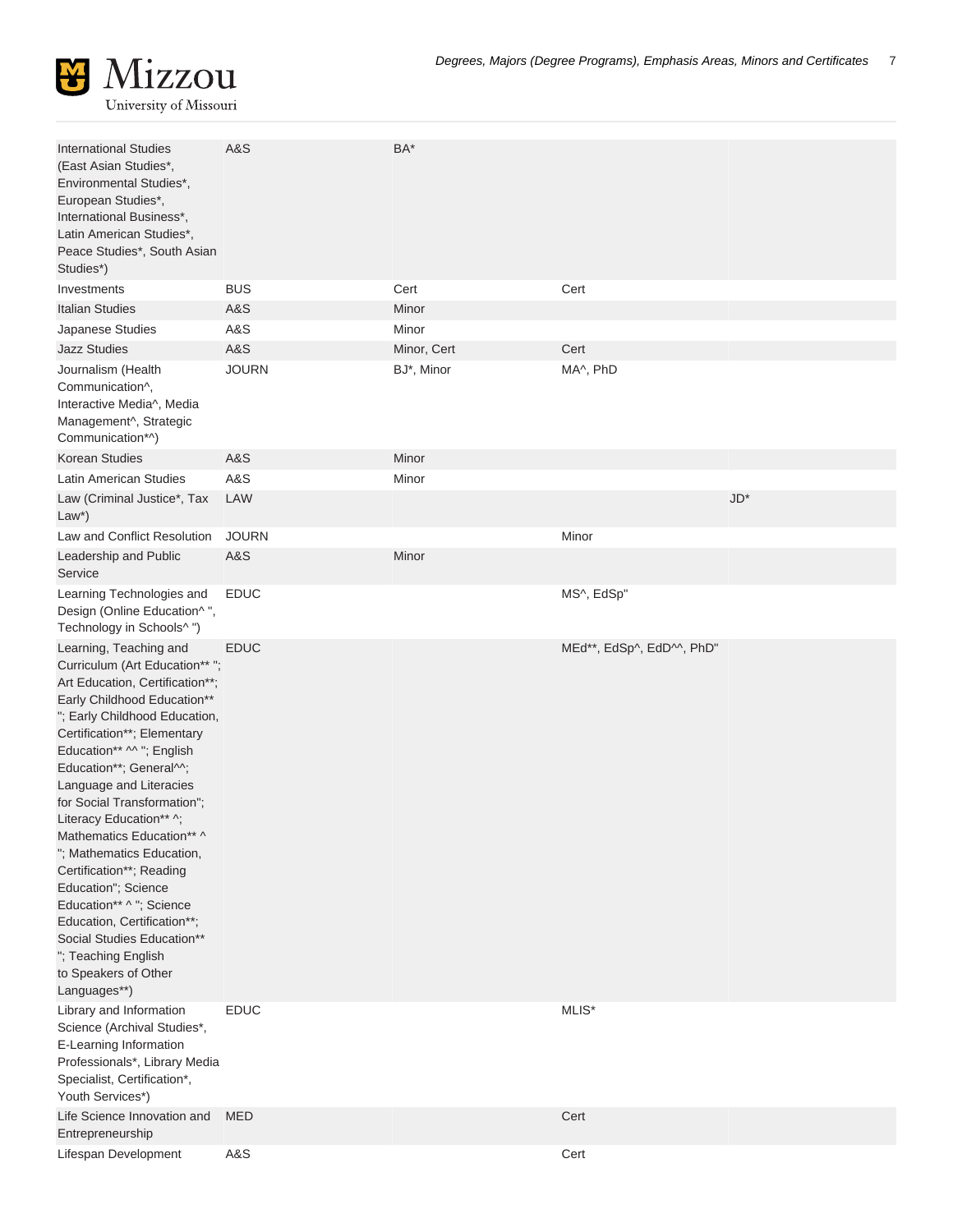

| Linguistics                                                                                                                                         | A&S            | BA, Minor      | Minor        |           |
|-----------------------------------------------------------------------------------------------------------------------------------------------------|----------------|----------------|--------------|-----------|
| <b>Marketing Analytics</b>                                                                                                                          | <b>BUS</b>     | Cert           | Cert         |           |
| Mathematics (Actuarial<br>Science and Mathematical<br>Finance*)                                                                                     | A&S            | BA, BS*, Minor | MA, MST, PhD |           |
| <b>Mechanical Engineering</b>                                                                                                                       | <b>ENGR</b>    | <b>BSME</b>    |              |           |
| Mechanical and Aerospace<br>Engineering                                                                                                             | <b>ENGR</b>    |                | MS, PhD      |           |
| Media Technology and<br>Design                                                                                                                      | <b>ENGR</b>    | Cert           |              |           |
| Medical Pharmacology and<br>Physiology                                                                                                              | <b>MED</b>     |                | MS, PhD      |           |
| Medical/Health Physics                                                                                                                              | <b>ENGR</b>    | Minor          |              |           |
| Medicine                                                                                                                                            | <b>MED</b>     |                |              | <b>MD</b> |
| Medieval and Renaissance<br><b>Studies</b>                                                                                                          | A&S            | Minor          | Minor        |           |
| Microbiology                                                                                                                                        | <b>MED</b>     |                | MS, PhD      |           |
| Microbiology                                                                                                                                        | <b>VETM</b>    | BS, Minor      |              |           |
| <b>Middle East Studies</b>                                                                                                                          | A&S            | Minor          |              |           |
| Middle School Education<br>(Language Arts*,<br>Mathematics*, Science*,<br>Social Studies*)                                                          | <b>EDUC</b>    | BSEd*          |              |           |
| <b>Military Science</b>                                                                                                                             | A&S            | Minor          |              |           |
| Missouri Studies                                                                                                                                    | A&S            | Minor          |              |           |
| <b>Multicultural Education</b>                                                                                                                      | <b>EDUC</b>    |                | Cert         |           |
| Multicultural Psychology                                                                                                                            | <b>EDUC</b>    |                | Minor        |           |
| <b>Multicultural Studies</b>                                                                                                                        | A&S            | Cert           |              |           |
| <b>Museum Studies</b>                                                                                                                               | <b>A&amp;S</b> |                | Minor        |           |
| Music (Collaborative Piano",<br>Composition*", Conducting",<br>Music Education*", Music<br>History*, Music Theory*",<br>Musicology^, Performance*") | A&S            | BA, BM*, Minor | MA^, MM"     |           |
| <b>Music Education</b>                                                                                                                              | A&S            |                | PhD          |           |
| Music Entrepreneurship                                                                                                                              | A&S            | Cert           | Cert         |           |
| <b>Musical Theatre</b>                                                                                                                              | A&S            | Minor          |              |           |
| Musicology                                                                                                                                          | A&S            |                | Minor        |           |
| Native American &<br><b>Indigenous Studies</b>                                                                                                      | A&S            | Minor          |              |           |
| Natural Environment and<br>Human Health                                                                                                             | <b>CAFNR</b>   | Cert           |              |           |
| <b>Natural Resource Science</b><br>and Management (Fisheries<br>and Wildlife Sciences*,<br>Forest Resources*, Human<br>Dimensions*, Terrestrial     | <b>CAFNR</b>   | BS*, Minor     |              |           |
| Ecosystems*)                                                                                                                                        |                |                |              |           |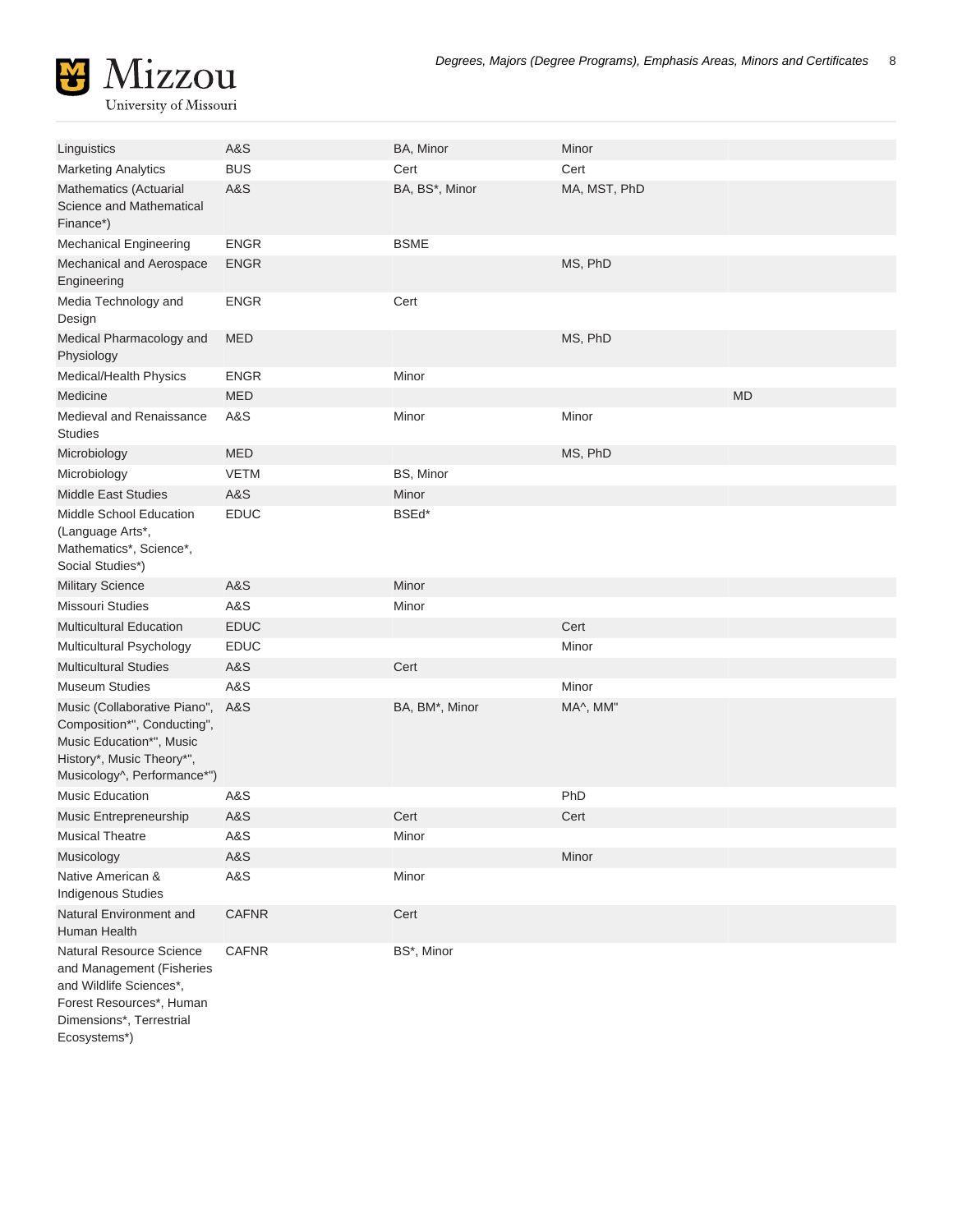

| <b>Natural Resources</b><br>(Agroforestry*; Fisheries<br>and Wildlife Sciences*^;<br>Forestry*^; Human<br>Dimensions of Natural<br>Resources*^; Parks,<br>Recreation and Tourism*;<br>Soil, Environmental and<br>Atmospheric Sciences*^;<br>Water Resources*^)                                                                                                                                                                                                   | <b>CAFNR</b> |            | MS*, PhD^      |            |
|------------------------------------------------------------------------------------------------------------------------------------------------------------------------------------------------------------------------------------------------------------------------------------------------------------------------------------------------------------------------------------------------------------------------------------------------------------------|--------------|------------|----------------|------------|
| Naval Science                                                                                                                                                                                                                                                                                                                                                                                                                                                    | <b>ENGR</b>  | Minor      |                |            |
| Neural Engineering-Signals                                                                                                                                                                                                                                                                                                                                                                                                                                       | <b>ENGR</b>  | Cert       |                |            |
| Neural Engineering-Signals,<br>Systems and Machine<br>Learning                                                                                                                                                                                                                                                                                                                                                                                                   | <b>ENGR</b>  |            | Cert           |            |
| Neural Engineering-Systems ENGR                                                                                                                                                                                                                                                                                                                                                                                                                                  |              | Cert       |                |            |
| Neuroscience                                                                                                                                                                                                                                                                                                                                                                                                                                                     | A&S          | Cert       |                |            |
| Neuroscience                                                                                                                                                                                                                                                                                                                                                                                                                                                     | <b>GRAD</b>  |            | MS, PhD, Cert  |            |
| Nonprofit Management                                                                                                                                                                                                                                                                                                                                                                                                                                             | A&S          |            | Cert           |            |
| <b>Nuclear Engineering</b>                                                                                                                                                                                                                                                                                                                                                                                                                                       | <b>ENGR</b>  | Minor      |                |            |
| Nursing (Adult-Gerontology<br>Clinical Nurse Specialist*^,<br>Family Nurse Practitioner*^,<br>Leadership in Nursing and<br>Health Care Systems*, Nurse<br>Educator*, Nurse Leadership<br>and Innovations in Health<br>Care^, Pediatric Clinical<br>Nurse Specialist*^, Pediatric<br>Nurse Practitioner-Primary<br>Care*^, Psychiatric Mental<br>Health Nurse Practitioner*,<br>Psychiatric-Mental Health<br><b>Nurse Practitioner (Across</b><br>the Lifespan)^) | <b>NURS</b>  | <b>BSN</b> | MS*, PhD, DNP^ |            |
| <b>Nursing Education</b>                                                                                                                                                                                                                                                                                                                                                                                                                                         | <b>NURS</b>  |            | Minor          |            |
| Nutrition and Exercise<br>Physiology (Exercise<br>Physiology^"; Human<br>Physiology and Translational<br>Sciences*; Nutrition and<br>Foods*; Nutrition"; Nutritional<br>Sciences^; Physical Activity,<br>Nutrition and Human<br>Performance*)                                                                                                                                                                                                                    | <b>CAFNR</b> | $BS^*$     | MS^, PhD"      |            |
| <b>Nutritional Sciences</b>                                                                                                                                                                                                                                                                                                                                                                                                                                      | <b>CAFNR</b> | Minor      |                |            |
| Occupational Therapy                                                                                                                                                                                                                                                                                                                                                                                                                                             | <b>HP</b>    |            |                | <b>OTD</b> |
| Occupational Therapy<br>Assistant                                                                                                                                                                                                                                                                                                                                                                                                                                | HP           | <b>BHS</b> |                |            |
| Online Educator                                                                                                                                                                                                                                                                                                                                                                                                                                                  | <b>EDUC</b>  |            | Cert           |            |
| Organizational Change and<br><b>Conflict Management</b>                                                                                                                                                                                                                                                                                                                                                                                                          | A&S          |            | Cert           |            |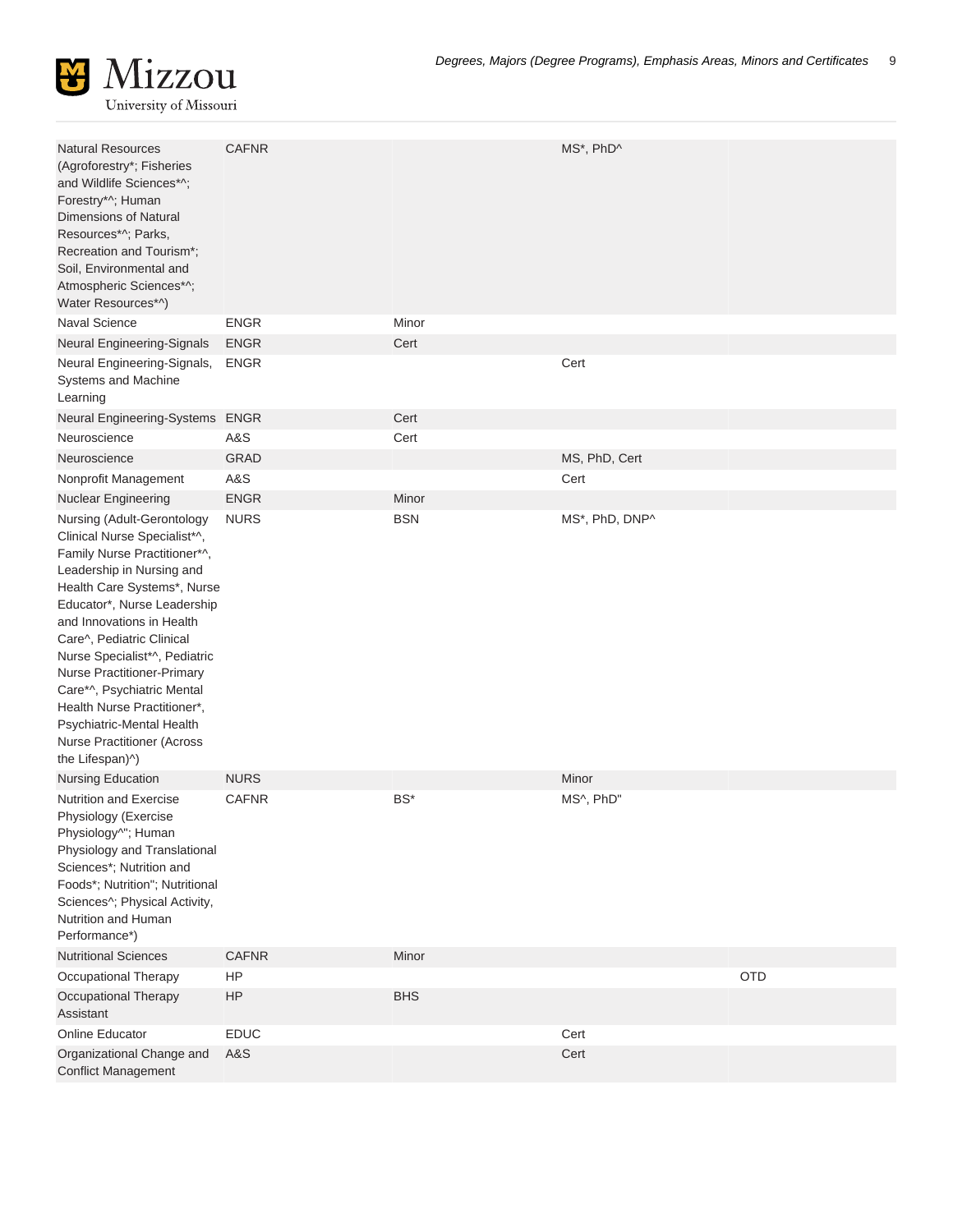

| Parks, Recreation and                                                                                                                                                                                                                                                                                                                                                 | <b>CAFNR</b>   | BS*            |           |            |
|-----------------------------------------------------------------------------------------------------------------------------------------------------------------------------------------------------------------------------------------------------------------------------------------------------------------------------------------------------------------------|----------------|----------------|-----------|------------|
| Sport (Natural Resource<br>Recreation Management*,<br>Recreation Administration*,<br>Sport Management*, Tourism                                                                                                                                                                                                                                                       |                |                |           |            |
| Development*)                                                                                                                                                                                                                                                                                                                                                         |                |                |           |            |
| Participatory Health<br>Research                                                                                                                                                                                                                                                                                                                                      | <b>NURS</b>    |                | Cert      |            |
| Pathobiology Area Program                                                                                                                                                                                                                                                                                                                                             | <b>VETM</b>    |                | PhD       |            |
| Pathology and Anatomical<br><b>Sciences</b>                                                                                                                                                                                                                                                                                                                           | <b>MED</b>     |                | <b>MS</b> |            |
| Peace Studies                                                                                                                                                                                                                                                                                                                                                         | <b>A&amp;S</b> | Minor          |           |            |
| <b>Pediatric Clinical Nurse</b><br>Specialist                                                                                                                                                                                                                                                                                                                         | <b>NURS</b>    |                | Cert      |            |
| Personal Financial Planning                                                                                                                                                                                                                                                                                                                                           | <b>CAFNR</b>   | BS, Cert       | MS, Cert  |            |
| Philosophy                                                                                                                                                                                                                                                                                                                                                            | A&S            | BA, BS, Minor  | MA, PhD   |            |
| Physical Therapy                                                                                                                                                                                                                                                                                                                                                      | HP             |                |           | <b>DPT</b> |
| Physics (Astronomy*;<br>Biological Physics*, Materials<br>Science*)                                                                                                                                                                                                                                                                                                   | A&S            | BA, BS*, Minor | MS, PhD   |            |
| Plant Sciences (Breeding,<br>Biology and Biotechnology*;<br>Crop Management*;<br>Horticultural Science and<br>Design*)                                                                                                                                                                                                                                                | <b>CAFNR</b>   | BS*, Minor     |           |            |
| Plant, Insect and Microbial<br><b>Sciences</b>                                                                                                                                                                                                                                                                                                                        | <b>CAFNR</b>   |                | MS, PhD   |            |
| Political Science (Pre-Law*)                                                                                                                                                                                                                                                                                                                                          | A&S            | BA*, Minor     | MA, PhD   |            |
| Positive Coaching and<br>Athletic Leadership                                                                                                                                                                                                                                                                                                                          | <b>EDUC</b>    |                | Cert      |            |
| Positive Psychology                                                                                                                                                                                                                                                                                                                                                   | <b>EDUC</b>    |                | Cert      |            |
| Pre-Professional Physical<br>Therapy                                                                                                                                                                                                                                                                                                                                  | HP             | <b>BHS</b>     |           |            |
| Precision Agriculture<br>Technology                                                                                                                                                                                                                                                                                                                                   | <b>CAFNR</b>   | Cert           | Cert      |            |
| Psychiatric Mental Health<br><b>Nurse Practitioner</b>                                                                                                                                                                                                                                                                                                                | <b>NURS</b>    |                | Cert      |            |
| <b>Psychological Sciences</b>                                                                                                                                                                                                                                                                                                                                         | A&S            | BA, BS         |           |            |
| Psychological Statistics and<br>Methods                                                                                                                                                                                                                                                                                                                               | A&S            |                | Minor     |            |
| Psychology (Child Clinical & A&S<br>Developmental Psychology^,<br>Child Development &<br>Developmental Psychology*,<br><b>Clinical &amp; Quantitative</b><br>Psychology^, Clinical<br>Psychology*^, Cognition<br>& Neuroscience*^,<br>Developmental Psychology*^,<br>Quantitative Psychology^,<br>Quantitative Psychometrics*,<br>Social/Personality<br>Psychology*^) |                | Minor          | MA*, PhD^ |            |
| Public Administration and<br>Policy                                                                                                                                                                                                                                                                                                                                   | A&S            | <b>BA</b>      |           |            |
| <b>Public Affairs</b>                                                                                                                                                                                                                                                                                                                                                 | A&S            |                | MPA, PhD  |            |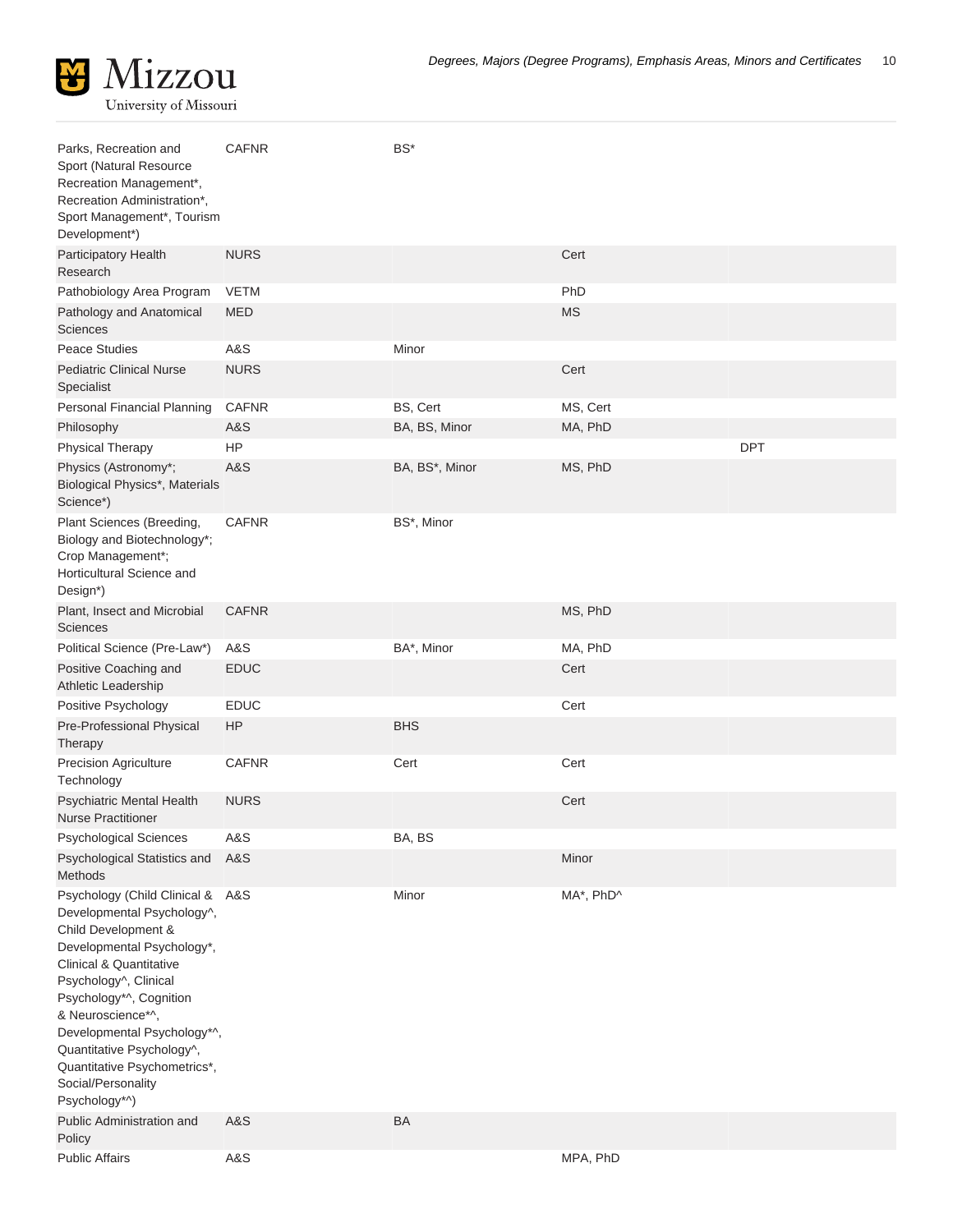| <b>Public Engagement</b>                                                                                                                                                                                                                                                                                                          | <b>GRAD</b>  |             | Cert              |
|-----------------------------------------------------------------------------------------------------------------------------------------------------------------------------------------------------------------------------------------------------------------------------------------------------------------------------------|--------------|-------------|-------------------|
| Public Health (Health<br>Promotion and Policy*,<br>Veterinary Public Health*)                                                                                                                                                                                                                                                     | <b>HP</b>    | BHS, Minor  | MPH*, Cert        |
| Public Health Communication HP                                                                                                                                                                                                                                                                                                    |              |             | Cert              |
| <b>Public Health and Gender</b>                                                                                                                                                                                                                                                                                                   | HP           | Cert        |                   |
| <b>Public Management</b>                                                                                                                                                                                                                                                                                                          | A&S          |             | Cert              |
| <b>Public Policy</b>                                                                                                                                                                                                                                                                                                              | A&S          |             | Cert              |
| <b>Qualitative Research</b>                                                                                                                                                                                                                                                                                                       | <b>EDUC</b>  |             | Cert              |
| <b>Quantitative Research</b>                                                                                                                                                                                                                                                                                                      | <b>EDUC</b>  |             | Cert              |
| Radioenvironmental Sciences ENGR                                                                                                                                                                                                                                                                                                  |              | Minor       |                   |
| <b>Religious Studies</b>                                                                                                                                                                                                                                                                                                          | A&S          | BA, Minor   |                   |
| Rhetoric and Writing Studies A&S                                                                                                                                                                                                                                                                                                  |              | Minor       |                   |
| Risk Management and<br>Insurance                                                                                                                                                                                                                                                                                                  | <b>BUS</b>   | Cert        |                   |
| Romance Languages<br>(French*^, Spanish*^,<br>Language Teaching^)                                                                                                                                                                                                                                                                 | A&S          | BA*         | MA^               |
| Russian                                                                                                                                                                                                                                                                                                                           | A&S          | BA, Minor   |                   |
| Russian and Slavonic Studies A&S                                                                                                                                                                                                                                                                                                  |              |             | <b>MA</b>         |
| Sales and Customer<br>Development                                                                                                                                                                                                                                                                                                 | <b>BUS</b>   | Cert        |                   |
| Science and Agricultural<br>Communications                                                                                                                                                                                                                                                                                        | <b>CAFNR</b> | Minor       |                   |
| Secondary Education<br>(Art Education, Biology,<br>Chemistry, Earth Science,<br>Language Arts, Mathematics<br>Education, Physics, Social<br>Studies)                                                                                                                                                                              | <b>EDUC</b>  | <b>BSEd</b> |                   |
| Serious Game and<br>Simulation Design                                                                                                                                                                                                                                                                                             | <b>EDUC</b>  |             | Cert              |
| Social Justice                                                                                                                                                                                                                                                                                                                    | HP.          | Minor       |                   |
| Social Work                                                                                                                                                                                                                                                                                                                       | HP           | <b>BSW</b>  | MSW, PhD          |
| Social Work - Gerontology                                                                                                                                                                                                                                                                                                         | HP           | Minor       |                   |
| Society and Sustainability                                                                                                                                                                                                                                                                                                        | <b>CAFNR</b> |             | Cert              |
| Sociology                                                                                                                                                                                                                                                                                                                         | A&S          | BA, Minor   |                   |
| South Asian Studies                                                                                                                                                                                                                                                                                                               | A&S          | Minor       |                   |
| Spanish                                                                                                                                                                                                                                                                                                                           | A&S          | Minor       |                   |
| Special Education (Autism^;<br>Behavior Disorders^ "";<br><b>Combined Early Childhood</b><br>and Autism^; Cross<br>Categorical, Certification^;<br><b>Cross Categorical Special</b><br>Education*; Early Childhood<br>Special Education^ "";<br>Gifted Education^; Learning<br>Disabilities^ ""; Special<br>Education, General**) | <b>EDUC</b>  | BSEd*       | MA**, MEd^, PhD"" |
| Speech, Language and<br>Hearing Sciences (Speech-                                                                                                                                                                                                                                                                                 | HP           | <b>BHS</b>  | MHS*              |

Language Pathology\*) Sports Analytics A&S [Cert](http://catalog.missouri.edu/collegeofartsandscience/additionalcertificatesminors/grad-cert-sports-analytics/) Cert Cert Cert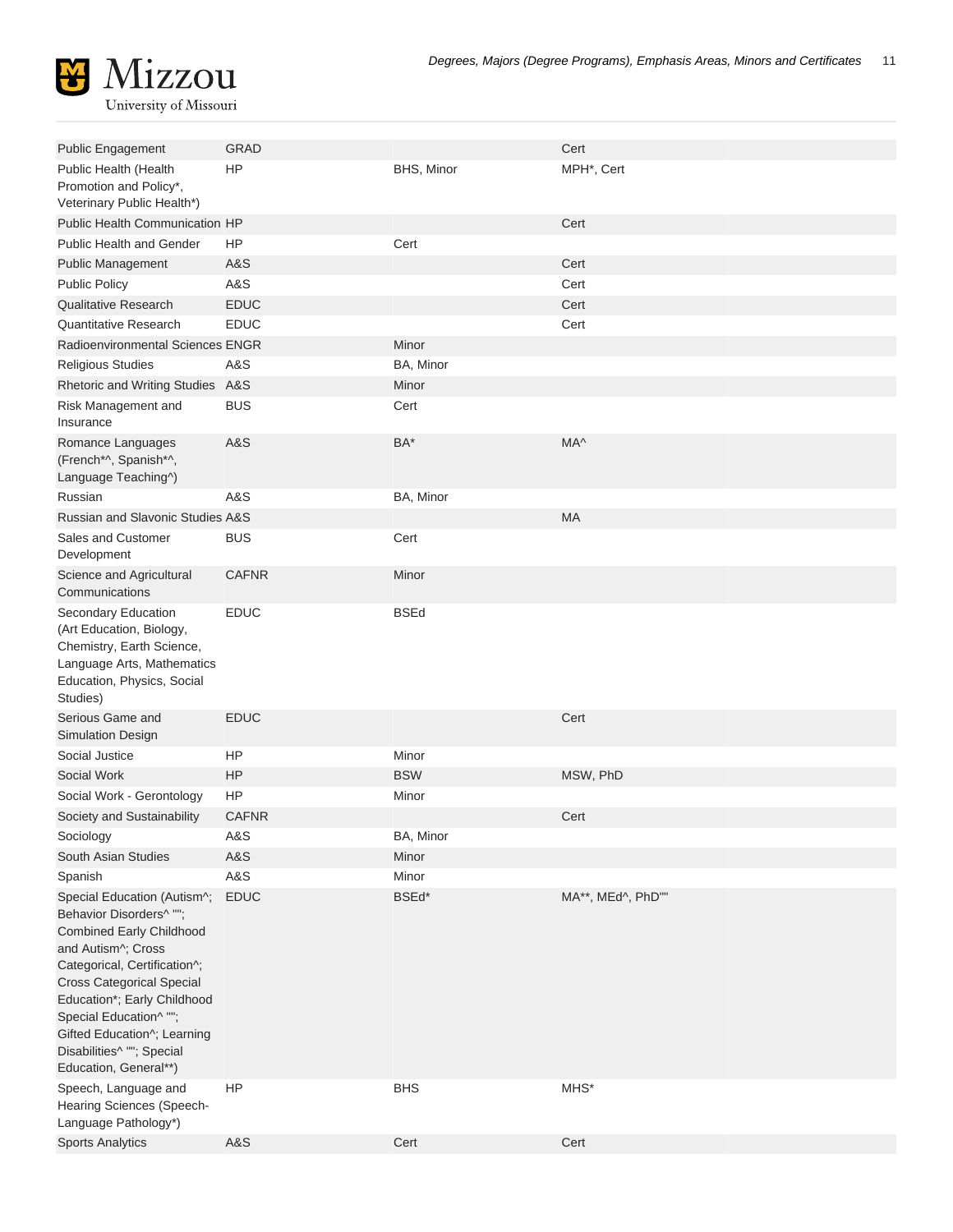

| Statistics (Biostatistics*; Data A&S<br>Analytics*)                       |                | BA, BS, Minor | MA*, PhD, Minor |            |
|---------------------------------------------------------------------------|----------------|---------------|-----------------|------------|
| Sustainability                                                            | <b>CAFNR</b>   | Cert          |                 |            |
| Taxation                                                                  | <b>BUS</b>     |               | Cert            |            |
| Teaching English to<br>Speakers of Other<br>Languages                     | <b>EDUC</b>    |               | Cert            |            |
| Textile and Apparel<br>Management                                         | A&S            | BS, Minor     | MA, MS          |            |
| Theatre (Design/Technical*,<br>Performance*, Writing for<br>Performance*) | <b>A&amp;S</b> | BA*, Minor    | MA, PhD         |            |
| <b>Translational Biosciences</b>                                          | <b>MED</b>     |               | PhD             |            |
| User Experience and<br><b>Usability</b>                                   | <b>EDUC</b>    |               | Cert            |            |
| <b>Veterinary Medicine</b>                                                | <b>VETM</b>    |               |                 | <b>DVM</b> |
| <b>Veterinary Science</b>                                                 | <b>VETM</b>    | Cert          | Cert            |            |
| Veterinary Technology                                                     | <b>VETM</b>    | <b>BS</b>     |                 |            |
| <b>Visual Studies</b>                                                     | A&S            |               | MA, MFA, PhD    |            |
| Web and Mobile Applications ENGR<br>Development                           |                | Cert          |                 |            |
| Wellness                                                                  | <b>CAFNR</b>   | Minor         |                 |            |
| Women's and Gender<br><b>Studies</b>                                      | A&S            | Minor         | Minor           |            |
| <b>Writing Intensive</b>                                                  | <b>A&amp;S</b> | Cert          |                 |            |
| Youth Development Program EDUC<br>Management and Evaluation               |                |               | Cert            |            |
| Youth Development<br>Specialist                                           | <b>EDUC</b>    |               | Cert            |            |

| <b>College abbreviations</b> |                                                    |
|------------------------------|----------------------------------------------------|
| <b>CAFNR</b>                 | College of Agriculture, Food and Natural Resources |
| A&S                          | College of Arts and Science                        |
| <b>BUS</b>                   | Trulaske College of Business                       |
| <b>EDUC</b>                  | College of Education and Human Development         |
| <b>ENGR</b>                  | College of Engineering                             |
| <b>GRAD</b>                  | <b>Graduate School</b>                             |
| HP                           | School of Health Professions                       |
| <b>JOURN</b>                 | School of Journalism                               |
| LAW                          | School of Law                                      |
| <b>MED</b>                   | School of Medicine                                 |
| <b>NURS</b>                  | Sinclair School of Nursing                         |
| <b>PROVOST</b>               | Office of the Provost                              |
| <b>VETM</b>                  | College of Veterinary Medicine                     |

| Degree abbreviations                       |
|--------------------------------------------|
| BA - Bachelor of Arts                      |
| <b>BES</b> - Bachelor of Education Studies |
| BFA - Bachelor of Fine Arts                |